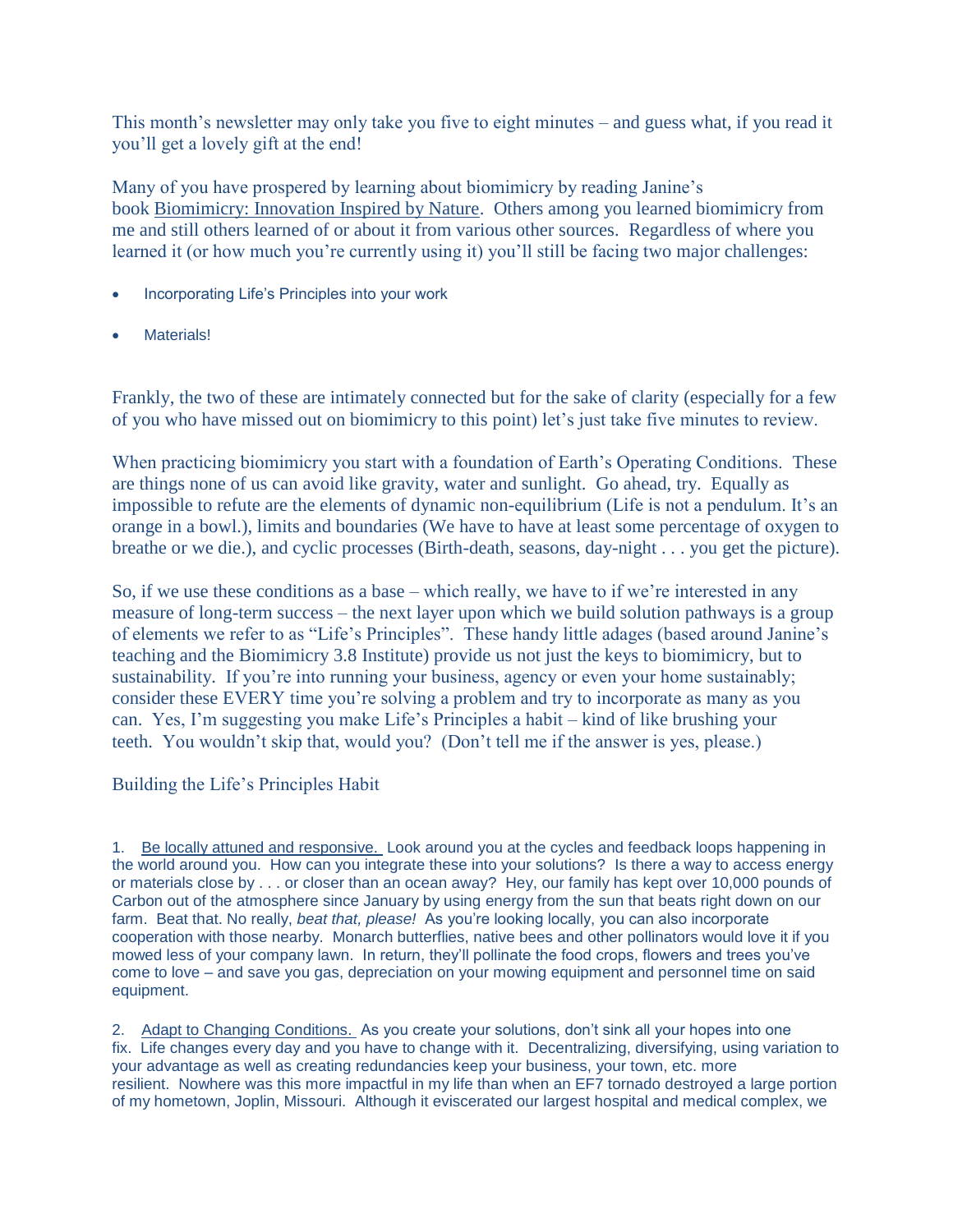had others spread throughout town(decentralizing and redundancies). In nature, the spread of organisms across a large land/ocean/riverine area protects them by creating variations in the gene pool, decentralizing them in case of disease, natural or human-caused disaster.

3. Evolve to survive. Use what works. Change over time while integrating the unexpected into your solutions. Use what works with variations (See #2.). Learn from other organisms and attempt to use solutions that have kept them or their kin here for 3.8 billion years.

4. Integrate development with growth. A single cell does not a beehive make. As it grows, building from the bottom up, it develops into a more useful structure/home/nursery etc. Importantly, it takes its surrounding conditions into account as it grows. It forms around a tree, instead of cutting it down, ultimately benefitting from that structure. (Now we're kind of back to cooperation, aren't we?) The result is a more robust hive, population of bees and surrounding organisms that benefit. Panelite developed ClearShade insulating glass mimicking the structure of connected bee cells. By integrating individual components into an overall end product structure they've been able to deploy more energy efficient windows and save consumers in ongoing heating costs. How are you building from the bottom up by integrating development and growth? Are you using existing structures to support your growth? Are you nesting components within your companies to move from the simple to complex – whether in your organizational development or on the assembly line?

5. Be resource and energy efficient. The Japanese Shinkansen Bullet Train was modelled after the beak and head shape of a kingfisher, which enters the water with barely a ripple. This structure-based example of biomimicry made for a quieter train when entering tunnels. It also saved 15% on energy while simultaneously becoming enabled to travel 10% faster.

6. Use life-friendly chemistry. Mimicking function, structure and process are each critical entry points into biomimicry. Materials are a big part of these and remain one of the biggest challenges in the field. One can mimic keratin or chitin – but with what other materials? Brent Constantz created a new type of cement at Calera, a product which mimicked calcification like coral reef development. Even with the genius of his product and process, challenges remained. Below is a recent article from Greenbiz.com which creates some new possibilities in materials. Although not biomimetic in nature, they still provide hope. Bill McDonough might simply call it "less bad". Still, Lao-tzu would reply, "A journey of a thousand miles begins with one step."

Biomimicry is a habit we can build. It is not a silver bullet. Solutions are born step by step, gathering elements of sustainability along the way.

Though we may have a thousand steps to go, let's build solutions by combining good habits and walking together to build a more resilient, sustainable world.

## **The Right Chemistry**

**5 steps to reduce the chemical footprint of plastic products** By [Ann Blake](http://www.greenbiz.com/bio/ann-blake) and [Mark Rossi](http://www.greenbiz.com/bio/mark-rossi) Published July 01, 2014 Greenbiz.com

By switching the type of plastic used in its IV bags, Dignity Health care system kept 700,000 pounds of high-concern chemicals — the equivalent in weight of a Boeing 747 airplane — out of the environment, according to BizNGO's new analysis of plastics, [The Plastics Scorecard v.1.0.](http://www.bizngo.org/sustainable-materials/plastics-scorecard) Starting from fossil fuels, the steps in plastics manufacturing are littered with chemicals of high concern to human health and the environment. For companies looking to reduce their use of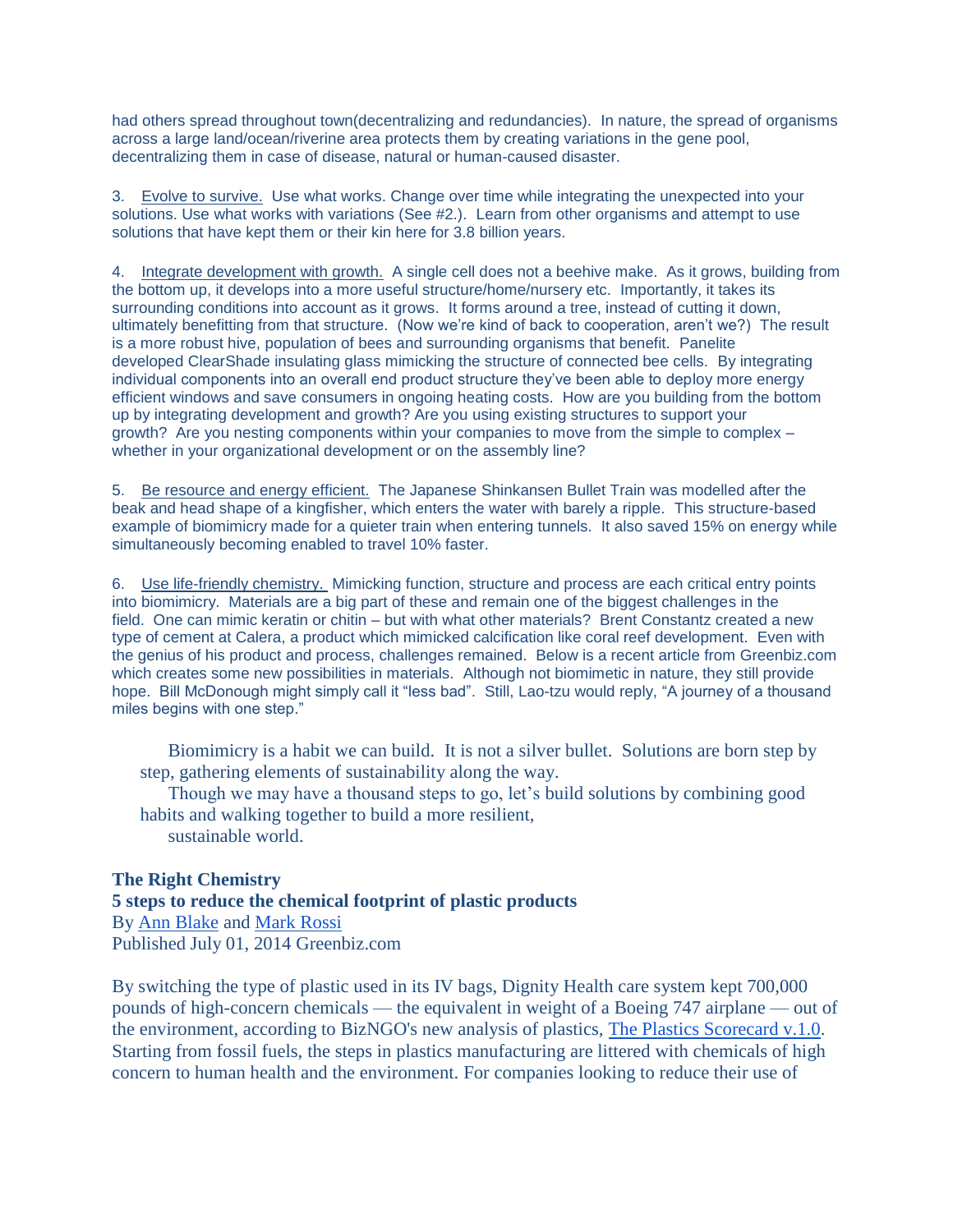high-concern chemicals, plastics are a huge challenge — and a significant opportunity to reduce their [chemical footprint.](http://www.greenbiz.com/blog/2013/04/19/why-every-company-has-chemical-footprint)

In The Plastics Scorecard, we identified over 244 million metric tons of high-concern chemicals used in the manufacture of plastics. For example, plastics consume 96 percent of all [Bisphenol](http://www.greenbiz.com/blog/2012/03/30/fda-rejects-petition-ban-bpa-food-packaging)  [A](http://www.greenbiz.com/blog/2012/03/30/fda-rejects-petition-ban-bpa-food-packaging) or 3.9 million metrics tons annually. BPA and othe[rhigh-concern chemicals](http://www.greenbiz.com/blog/2014/04/16/edf-report-staggering-amounts-toxics-made-us) such as benzene, styrene and phthalates can pose significant risks to the health of workers, communities and the global environment across the life cycle of plastics.

Shifting to safer plastics will improve the health and safety of workers and communities, spur the development of green chemistry and create new markets for companies, workers and communities alike. So how do we get there? The Plastics Scorecard is the first comprehensive method for evaluating the chemical footprint of plastics and a guide for selecting safer alternatives.

## **How does your plastic rate?**

The Plastics Scorecard evaluates plastics based on two criteria, Manufacturing Score and Product Footprint.

FIGURE ES-3 Estimated Chemical Footprint of Electronic Enclosures Made from HIPS with DecaBDE & PC/ABS with RDP



ABS = Acrylonitrile Butadiene Styrene; DecaBDE = Decabromodiphenyl<br>Ether; PC = Polycarbonate; RDP = Resorcinol Diphenylphosphate

The Product Footprint helps companies decide if a product needs to be changed or designed around. (Credit: BizNGO)The "Progress to Safer Chemicals in Manufacturing Score" evaluates plastic polymers on a scale from 0 (most hazardous) to 100 (most benign). In evaluating 10 polymers, the findings were mixed.

Five commonly used polymers score 0 due to the intensive use of high-concern chemicals at every step of manufacturing: polyvinyl chloride (PVC), polycarbonate, polystyrene, styrene butadiene rubber (SBR) and acrylonitrile butadiene styrene (ABS).

Three polymers — polylactic acid (PLA), polyethylene (PE) and polypropylene (PP) — are much further along the path to safer chemicals in manufacturing because their core chemicals

inputs are not chemicals of high concern.

Two polymers — polyethylene terephthalate (PET) and ethylene vinyl acetate (EVA) — are in the mid-range.

The Product Footprint measures the number and percent weight of chemicals of high concern in plastic products. It enables purchasers to evaluate products based on their content of highly hazardous chemicals. The report found that by switching to safer plastics or additives, manufacturers of IV bags and electronics can sell products with a significantly lower chemical footprint. For example, by switching from PVC to non-PVC IV bags, health organizations are significantly reducing their use of reproductive/developmental toxicants and endocrine disruptors such as DEHP and BPA.

## **5 steps to safer plastics**

The Plastics Scorecard lays out a five-step program for companies seeking to reduce the chemical footprint of their plastics: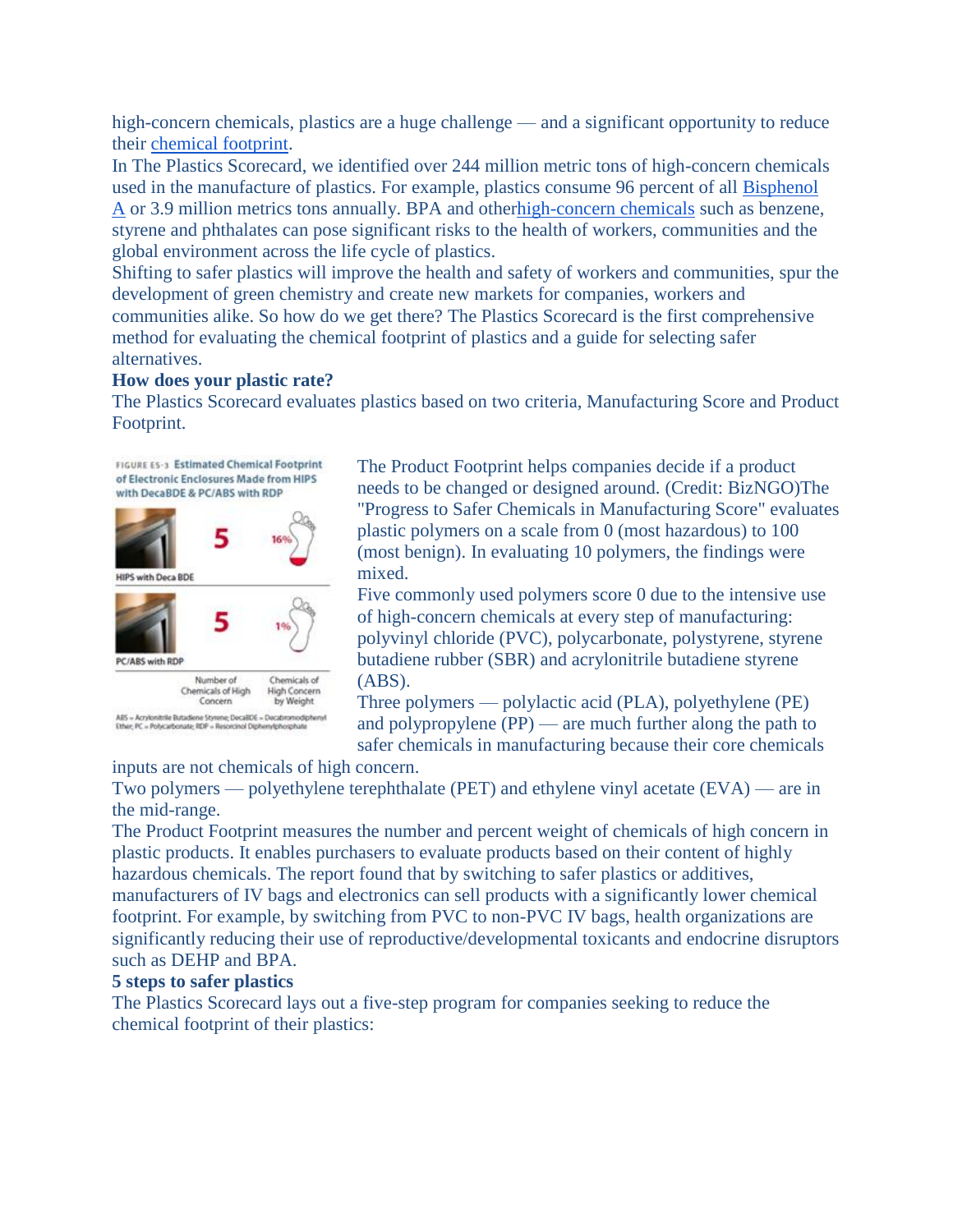

These five steps pave the way to plastics with less risky

chemicals. (Credit: BizNGO)

**1. Is it necessary?** A critical approach to chemicals in general and plastics in particular, especially plastic additives, is to first ask: Is it necessary? For many plastic additives, evaluate if it's necessary for the performance of the product. For example, [Kaiser Permanente](http://www.greenbiz.com/blog/2014/06/04/kaiser-permanente-no-flame-retardants) recently announced it is eliminating unnecessary flame retardants in upholstered furnishings.

**2. Find safer additives.** In cases where plastic additives are necessary, there are many routes for reducing a product's chemical footprint. First, and often the easiest route, is to substitute highconcern additives with safer alternatives. For example, in the electronics sector, companies are replacing brominated flame retardants with safer alternatives. Figure 2 [ES-3] illustrates how electronic companies dramatically can reduce the chemical footprint of chemicals in products by selecting safer alternatives.

**3. Use safer polymers.** The most important thing companies can do to reduce their chemical footprint is to shift to safer polymers with better manufacturing scores and fewer additives thereby reducing both the additives of high concern and the manufacturing footprint. For example, when Dignity Health switched to non-PVC IV bags, it eliminated roughly 1,543,467 pounds of PVC as well as 673,023 pounds of the reproductive toxicant DEHP and 33,651 pounds of the endocrine disruptor BPA over a six-year period.

**4. Close the loop and use post-consumer recycled content.** PCR content holds the potential of significantly reducing the chemical footprint of a plastic product by bypassing the impacts of polymer manufacturing. In general, using PCR content is a preferred route for reducing the chemical footprint of a polymer and a plastic product. A challenge with PCR content can be the legacy of the past use of chemicals of high concern in plastics manufacturing. For example, the recycling and reuse of polyurethane foam means that companies continue to keep the persistent, bioaccumulative and toxic (PBT) flame retardant pentabromodiphenyl ether (pentaBDE) in the economy. Concerns with legacy toxic chemicals in PCR plastics should be a driver to reduce the chemical footprint of plastics.

**Redesign the product.** Product redesign holds the potential of both enhancing the value of the product while reducing its chemical footprint. For example, companies can redesign electronic products such that plastic parts do not come into contact or into proximity with parts that heat up, thereby obviating the need for flame retardants. The redesign of chairs to use wire mesh instead of foam reduces the weight and avoids foam that requires flame retardant chemicals.



Ultimately the success of reducing the chemical footprint of plastics will require greater transparency on the chemicals in products. Chemical footprinting holds the potential to create a